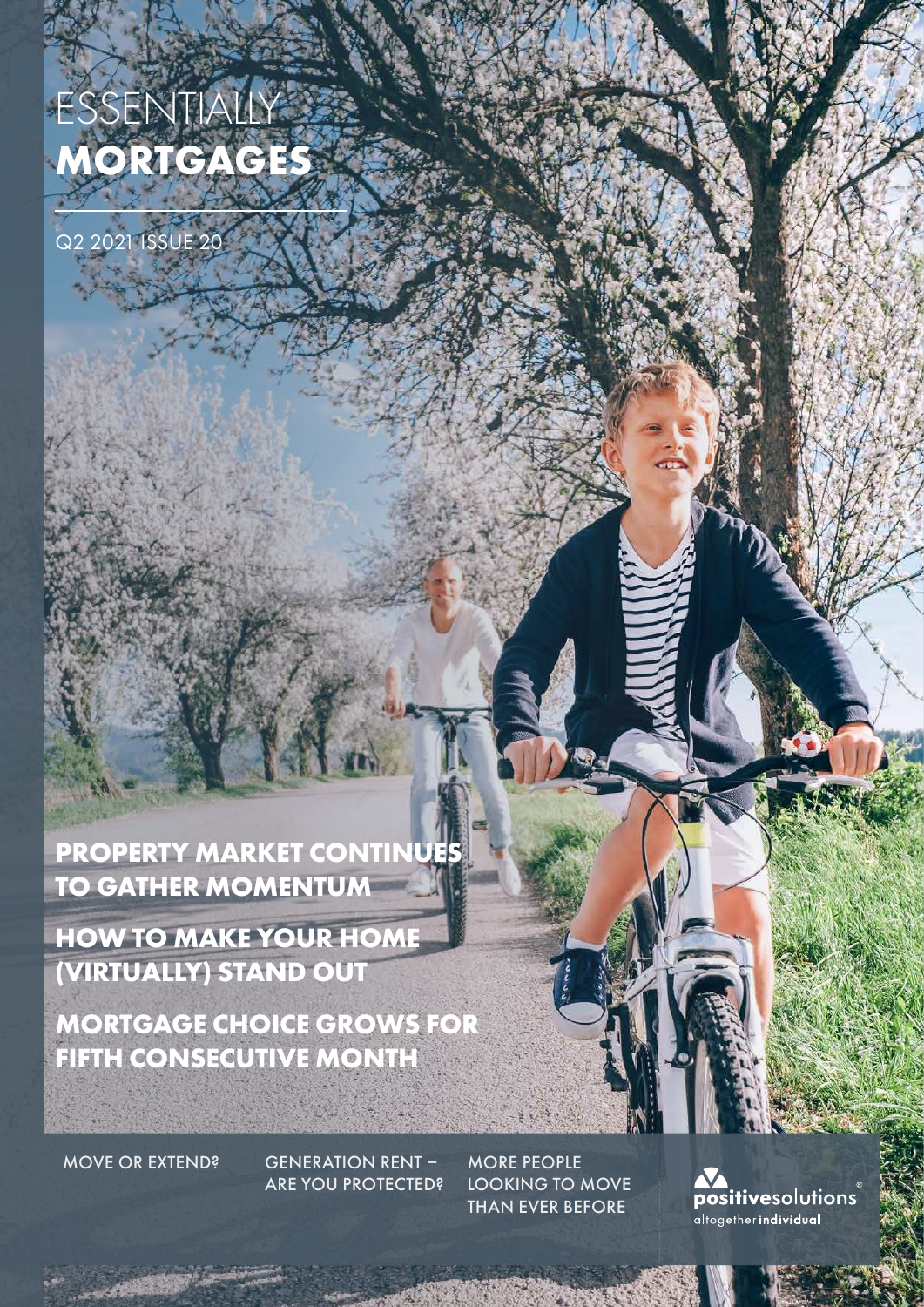## IN THIS ISSUE

| PROPERTY MARKET CONTINUES TO GATHER MOMENTUM              | 2 |
|-----------------------------------------------------------|---|
| HOW TO MAKE YOUR HOME (VIRTUALLY) STAND OUT               | 3 |
| MORTGAGE CHOICE GROWS FOR FIFTH CONSECUTIVE MONTH         | 4 |
| <b>MOVE OR EXTEND?</b>                                    | 4 |
| <b>GENERATION RENT - ARE YOU PROTECTED?</b>               | 5 |
| <b>MORE PEOPLE LOOKING TO MOVE THAN EVER BEFORE</b>       | 6 |
| <b>MORTGAGE GUARANTEE SCHEME: WHAT YOU NEED TO KNOW</b>   | 6 |
| <b>DIVORCE AND YOUR MORTGAGE</b>                          | 7 |
| MILLIONS HAD LOW FINANCIAL RESILIENCE BEFORE THE PANDEMIC | 8 |
| <b>HOUSE PRICE FORECASTS ELEVATED</b>                     | 8 |
| <b>SELL IN MAY?</b>                                       | 8 |



## PROPERTY MARKET CONTINUES TO GATHER MOMENTUM

The recent Stamp Duty holiday extension, combined with continued high demand for property, has led to the strongest sellers' market in a decade, Rightmove has revealed<sup>1</sup>.

Demand for property this spring is up 34% on the same period last year, driving up the price of property coming to market by an average of £2,484 in March alone. The property site commented, *"the current excess of buyer demand oversupply is the largest we've seen in the last ten years."*

## **Recent announcements bolster market**

The continuation of 2020's property boom can be partly attributed to several important announcements made by the Chancellor in the Spring Budget. Firstly, he announced that the temporary Stamp Duty threshold of £500,000 would continue to apply for

a further three months until the end of June, tapering down to £250,000 for another three months before returning to its usual £125,000 threshold from 1 October. Secondly, he unveiled a new government guarantee on 95% mortgages, which could bring first-time buyers flooding back to the market.

## **Warmer weather puts a spring in buyers' step**

Blue skies and blooming gardens have historically made spring the best season for property transactions, allowing sellers to present their property in the best possible light. The first week of March has certainly borne this theory out, with the number of sales agreed up 12% on the same week last year.

These factors, combined with a general air of hope as England makes its slow ascent from lockdown, is certainly making for a positive atmosphere on the property market this spring!

## **Want to get moving?**

If you're looking to get your own property on the market and want to dedicate time to the search for your new home, talk to us about your mortgage requirements.

1 Rightmove, 2021

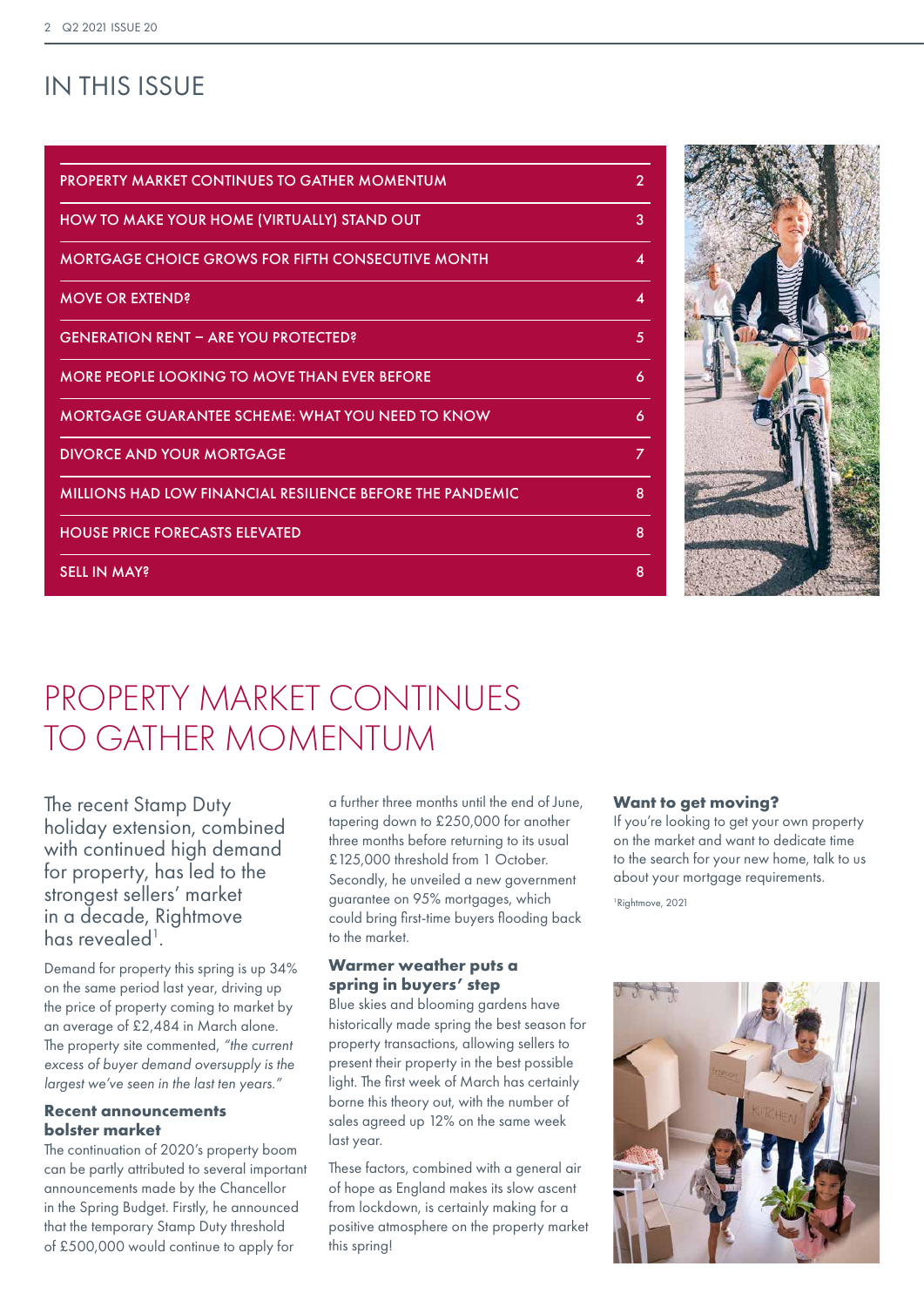## HOW TO MAKE YOUR HOME (VIRTUALLY) STAND OUT

With 'virtual' becoming the norm, it's important to make your home stand out from the crowd of online listings.

**A GOOD PHOTO CAN MAKE THE DIFFERENCE BETWEEN A QUICK SALE AND AN IGNORED LISTING** Here are some of our top tips for catching the attention of scrolling buyers:

### **A picture says 1000 words**

A good photo can make the difference between a quick sale and an ignored listing. Bright, professional photographs of uncluttered spaces will make a better impression than quick snaps taken on your phone. It's also important to include attractive pictures of sought-after features in your listing.

#### **Accurate pricing**

You could have the world's best photo, but you'll still struggle to sell an overpriced property. In fact, pricing correctly has been proven to double your chance of achieving a sale.

#### **Keywords**

Most property sites will allow you to attach keywords to your listing to help the right

buyers find it. If you have a feature you would like to promote, such as a high-spec kitchen or south-facing garden, then make sure you include these.

You should also include these keywords in your property description. Think about the characteristics you love about your property, and make sure your enthusiasm comes through in the description.

#### **Video tour**

Many agents are now offering this option, so including one could help you seal the deal.

## **Let us help**

There's so much to do when selling a property, so let us help. We can take the pressure off finding a suitable mortgage, so you can concentrate on presenting your property for maximum online interest.

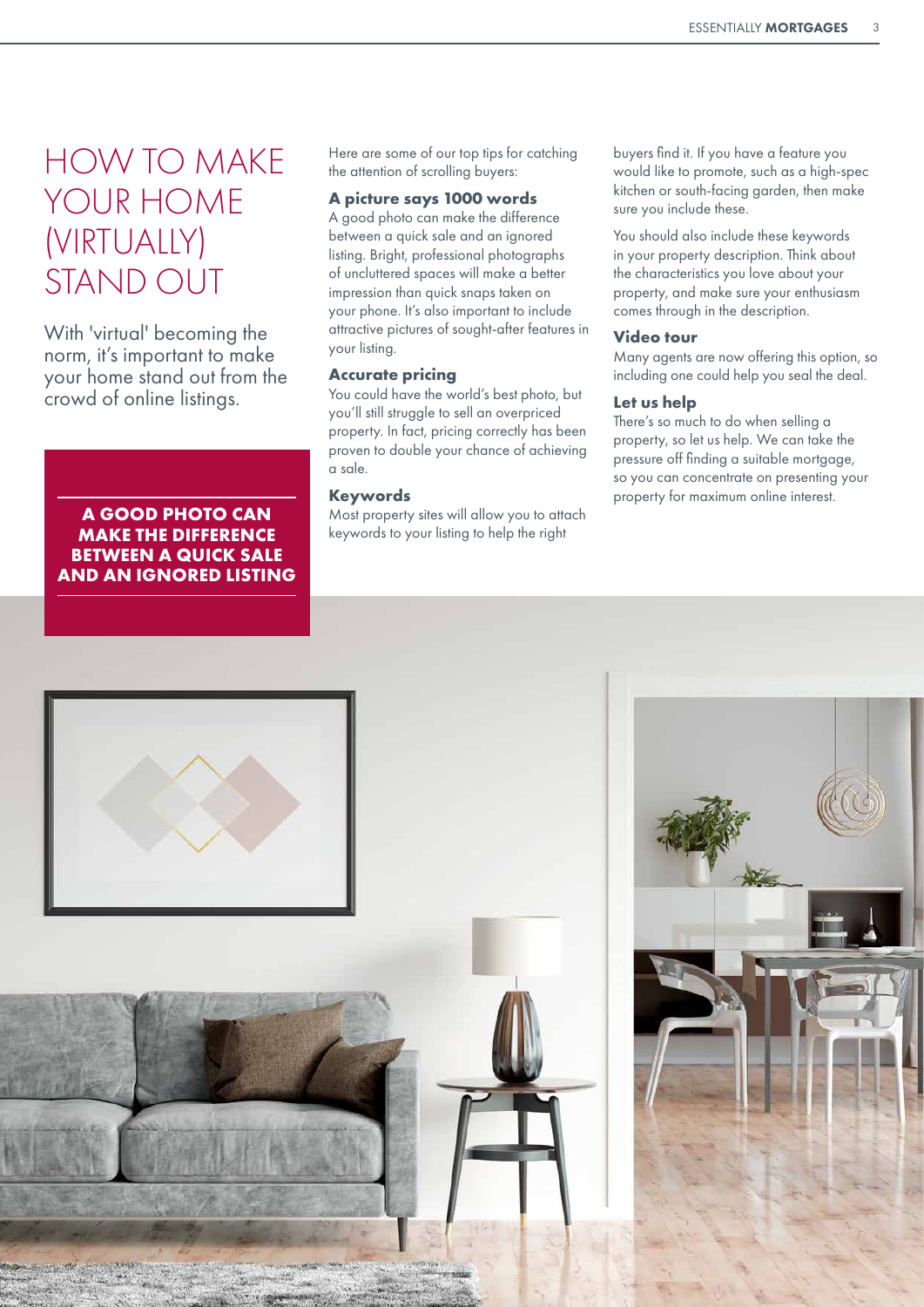

## . MOVE OR EXTEND?

## Do you need more living space? Could extending your existing property be a realistic option?

Well, there are several questions you need to ask yourself to understand whether a home extension is a viable option for your circumstances. These include:

### **How attached are you to your current home?**

You may have put down roots and be really happy where you are. If so, the benefits of an extension might outweigh those of selling up.

## **Will it add value to your property?**

It's important to look at how much an extension will cost vs how much value it will add to your home. For example, a downstairs extension will result in a smaller garden, with the added value of extra indoor space potentially cancelled out by the reduction in garden size.

## **How long do you plan to stay?**

It can be several years before you reap the full financial benefits of an extension. If you are planning to stay in your home in the medium to longterm, it is likely that your extension will become more financially lucrative as prices rise over time. However, it may not be worth it if you're planning to sell up anyway in the next couple of years.

If you do decide that an extension is right for you, how will you fund the project? We can help you consider your financial options.

## MORTGAGE CHOICE GROWS FOR FIFTH CONSECUTIVE MONTH

Confidence appears to be returning to the mortgage market, with data showing that product choice has expanded for the fifth month in a row<sup>2</sup>

Over the past two months, 639 new products have become available on the market, bringing the current total to 3,532 deals. This is the highest number of products on offer since March 2020, when 5,222 mortgage deals were available.

## **95% LTV mortgages lagging behind**

Mortgage availability has improved across all loan-to-value (LTV) ratios – with the exception of 95% LTV mortgages, which have seen their numbers drop. The economic climate has rendered most lenders more cautious about offering high LTV mortgages to borrowers they perceive to be at higher risk of defaulting or slipping into negative equity. First-time buyers particularly suffered from the withdrawal of these deals – which is why the Chancellor's announcement of a government guarantee

on 95% LTV mortgages likely came as welcome news to those who have watched their dreams of homeownership ebb away.

## **Guarantee reassures lenders**

The new scheme, which launched in April, will guarantee the portion of the mortgage that is over 80% LTV (i.e., the remaining 15%). This basically means that the government will compensate the lender for this portion of the net losses suffered in the event of repossession.

## **Find the best mortgage for you**

A number of major high-street lenders have launched 95% deals, which could bring your property dreams within reach. We can help find the most suitable mortgage for your circumstances.

2 Moneyfacts, 2021

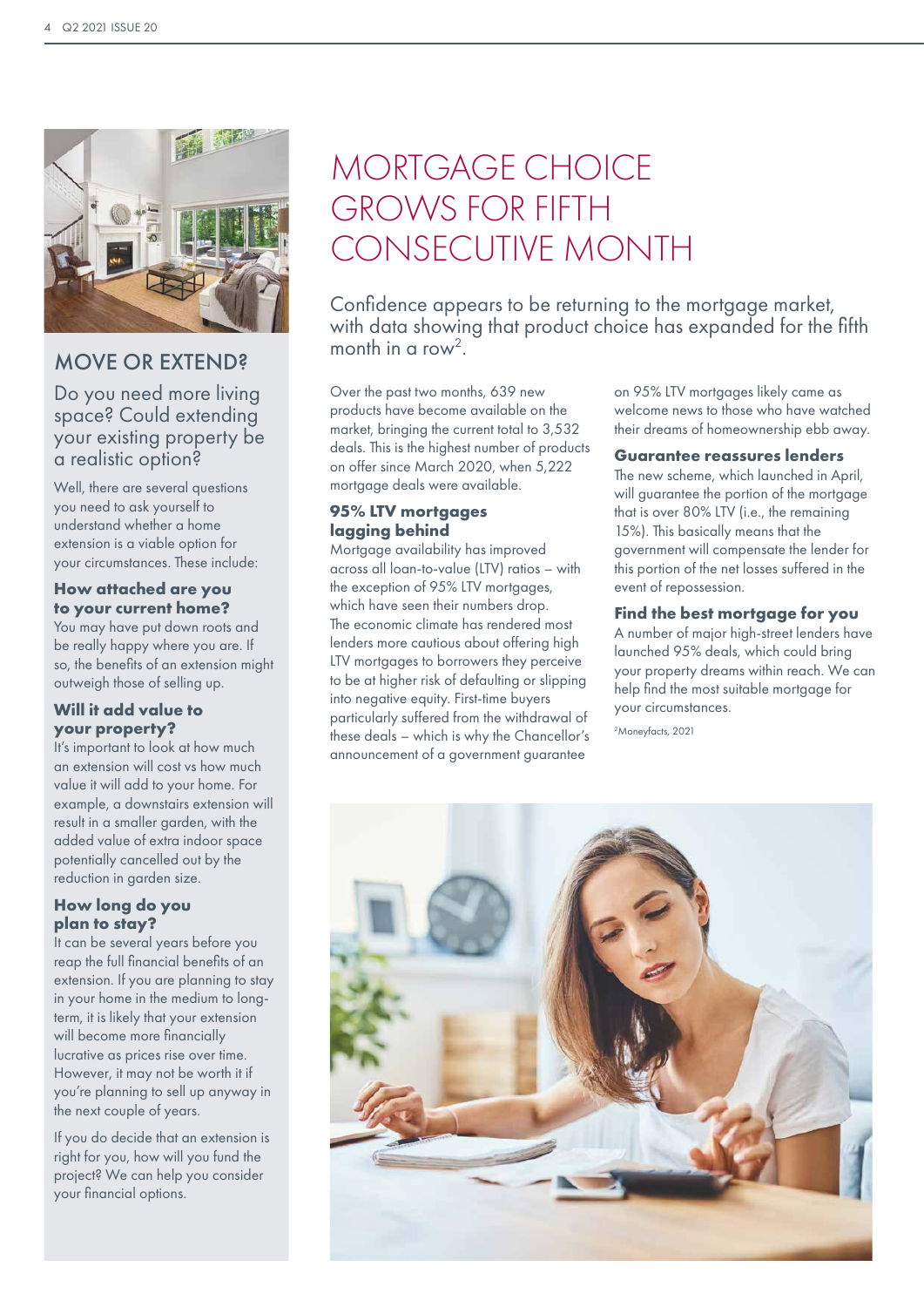

## GENERATION RENT – ARE YOU PROTECTED?

We often take out protection insurance such as income protection or critical illness cover following a significant life event, such as buying a home or having a child. But what if you're renting?

Less than 10% of tenants have protection insurance in place to cover their rent if they were unable to work<sup>3</sup>. By contrast, 58% of mortgage holders have life insurance, while 28% and 12% have critical illness or income protection cover, respectively<sup>4</sup>. Meanwhile, a study from Shelter suggested that 45% of renters would be unable to afford more than a month's rent if they lost their income<sup>5</sup>.

#### **Protection makes sense**

It may be another monthly outgoing, but income protection insurance is well worth the cost and is often less expensive than people might think. It works by providing an income (typically a percentage of

your usual monthly income) to cover expenses such as your rent and bills while you are unable to work, reducing stress and improving your ability to withstand financial shocks.

#### **What about your possessions?**

A recent study revealed that two million privately rented households (48%) have no home contents insurance. While 19% mistakenly believe this is their landlord's responsibility, others are put off by the monthly cost. However, with property contents averaging £25,126, it's well worth having<sup>6</sup>.

#### **Speak with us**

If you're renting and unsure about the insurance cover you need, we can help you to arrange suitable protection insurance cover that will improve your ability to withstand unexpected events.

<sup>3</sup>Hymans Robertson, 2019, <sup>4</sup>Aviva, 2019, <sup>5</sup>Shelter, 2019,<br><sup>6</sup>Nationwide, 2021 Nationwide, 2021

## **TWO MILLION PRIVATELY RENTED HOUSEHOLDS (48%) HAVE NO HOME CONTENTS INSURANCE**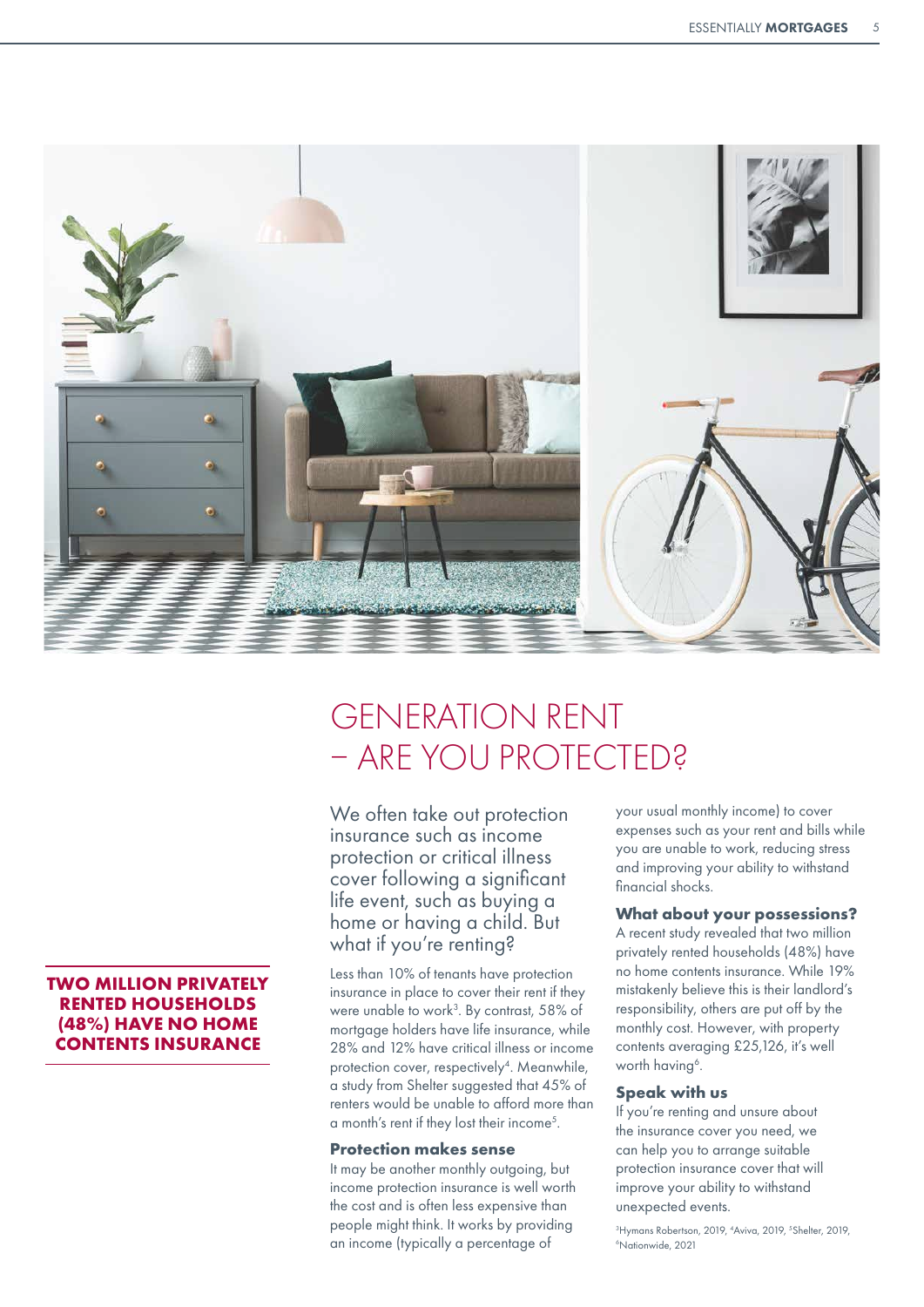

# MORTGAGE GUARANTEE SCHEME: WHAT YOU NEED TO KNOW

Mortgages catering to buyers with small deposits have unfortunately been a casualty of the pandemic, with 95% LTV mortgages all but disappearing from the market over the past year.

The Chancellor's announcement of a new government guarantee scheme for 95% LTV mortgages is therefore welcome news for prospective homebuyers with a 5% deposit, who have effectively been blocked from the property market during the coronavirus crisis.

## **The details**

Launched in April 2021, the scheme offers a government 'guarantee' on 95% LTV mortgages to encourage cautious lenders to bring back these deals. The guarantee applies to the portion of the loan over 80%, with the government partially reimbursing lenders for the net losses suffered in the event of repossession. The scheme is due to end on 31 December 2022, subject to review.

## **Who can apply?**

Both first-time buyers and home movers can apply, with other eligibility criteria including:

- You must be buying a property to live in yourself
- You must pass all normal affordability checks
- **The mortgage must be between 91%** and 95% LTV

### **Get your journey started**

Whether you've had to put your plans on hold or are just beginning your property search, get in touch now for expert mortgage advice.

## MORE PEOPLE LOOKING TO MOVE THAN EVER BEFORE

On 17 February, Rightmove reported its highest ever number of visits (over 8.5 million), a strong indication that many people were looking to move home irrespective of the Stamp Duty holiday (the extension not having been announced at this point).

Data analysts also recorded a 22% upswing in the number of people contacting estate agents this February compared with the same month last year, while March saw demand levels soar by 34% compared with 2020's pre-lockdown market.

## **Supply and demand**

While buyer demand is high, with families continuing to reassess their priorities for their home and lifestyle after lockdown, sellers are continuing to hedge their bets, with a third saying they want to wait until

lockdown is over before putting their home on the market. This means that demand is far outpacing supply at the moment, with an average of 17 buyers chasing every newlylisted home in February.

#### **Time to rebalance**

Recent developments, including the Stamp Duty holiday extension and the first steps taken on the roadmap out of lockdown, are likely to provide sellers with the reassurance they need to take the plunge in the coming months.

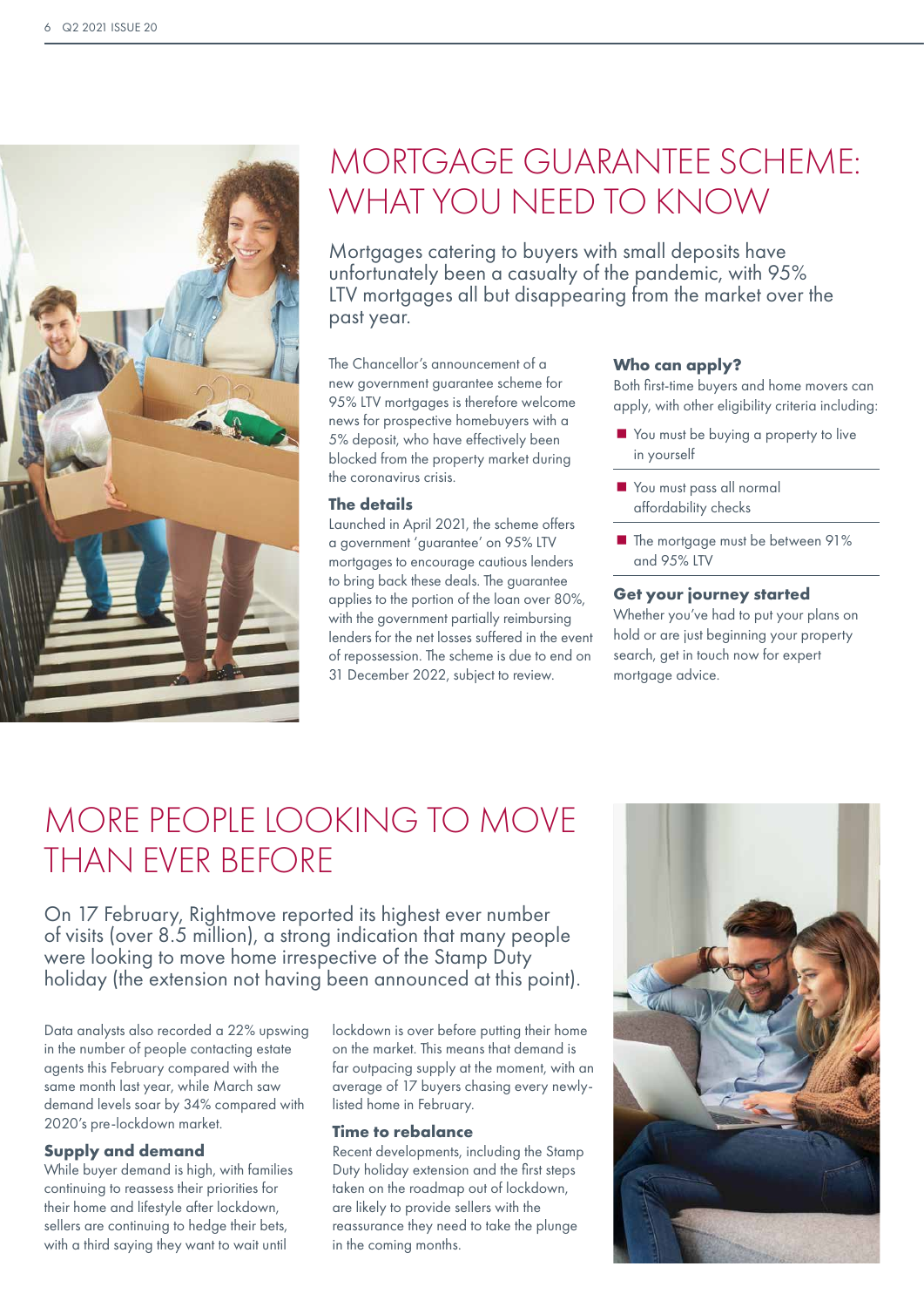

## DIVORCE AND YOUR MORTGAGE

The pandemic has had an impact on all areas of life, including relationships. Citizens Advice reported a 25% upswing in visits to its divorce page in the first weekend of September 2020 compared with 20197 .

### **Detangling the mortgage**

There are several routes to take when it comes to dividing your property.

#### **Selling the property and splitting the proceeds**

This may be an attractive option if the proceeds from the sale will enable each partner to buy a new home.

#### **Buying your partner out**

If you can afford to, it may be possible to buy your former spouse's share in the property in order to take complete ownership.

### **Selling up when the children have moved out**

It is possible to keep the ownership of your home unchanged until a later date (to provide stability for your children, for example), and only sell up once they have moved out.

#### **Making the decision**

Depending on your relationship with your ex-partner, it may be difficult to agree on what should happen to your mortgage. If so, a court will decide for you, prioritising the wellbeing of any children in order to minimise the disruption to their lives.

### **Getting your life back on track**

Our sympathetic advisers are on hand to help you get your life and finances back on track. Whether this be through helping you organise your post-divorce finances or assisting you in finding a suitable mortgage for a new property, we're here to help you move forwards.

7 Citizens Advice, 2020

## **THERE ARE SEVERAL ROUTES TO TAKE WHEN IT COMES TO DIVIDING YOUR PROPERTY**